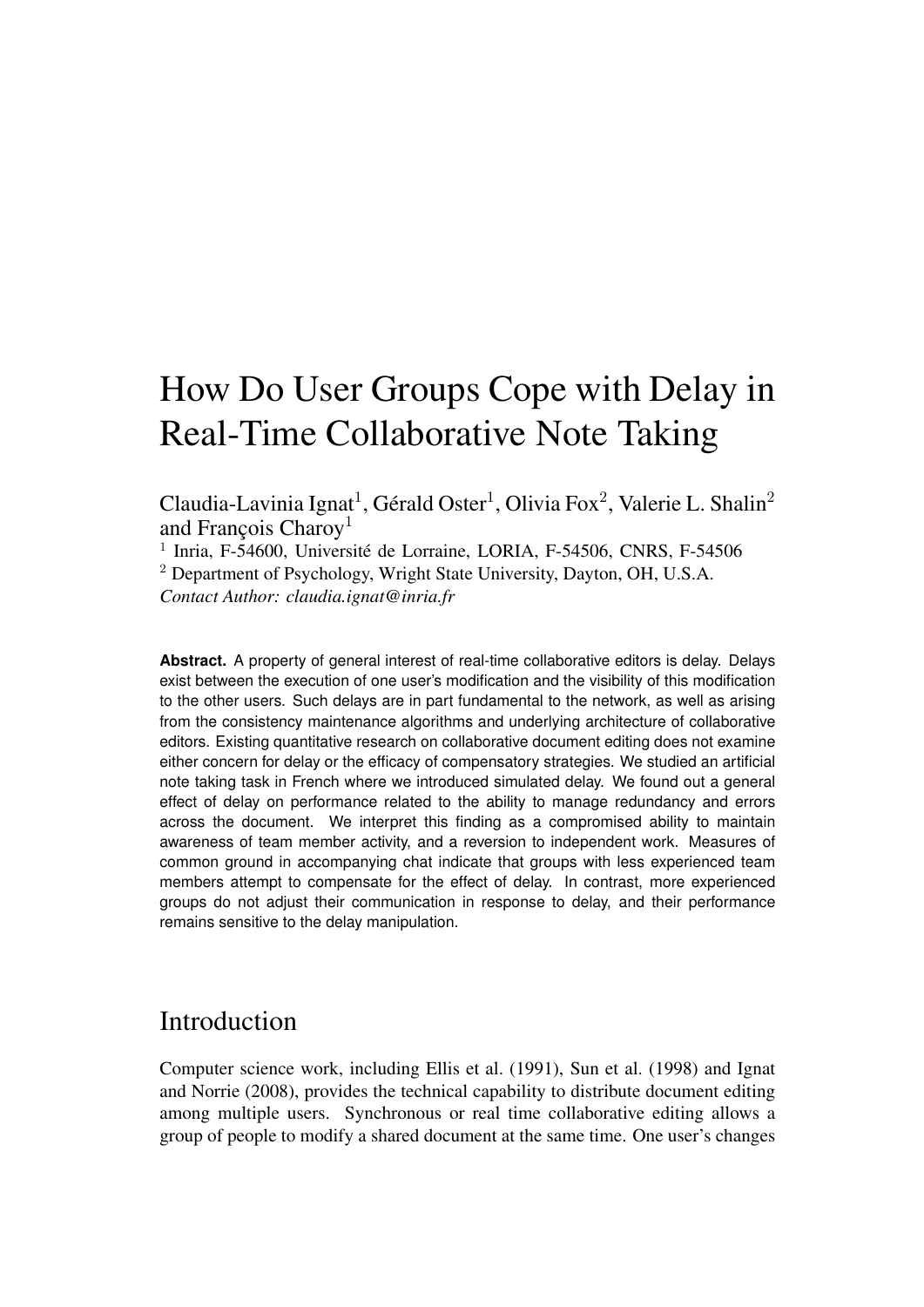appear to other users almost immediately with very small time intervals of inconsistent document status. Real-time collaborative editing has gained in popularity due to the wide availability of free services such as Google Drive. Existing real-time collaborative editing tools are currently used in scenarios involving only a small number of people (e.g. up to 10) contributing to a shared document such as a research paper or project proposal or meeting notes. However, scenarios involving large number of users are currently emerging, such as group note taking during lectures or conferences. Existing tools are not currently designed to support this change completely in terms of the number of users, ultimately limiting the number of users that can simultaneously edit a document.

The requirements for group performance in the case of a large number of users are not established. One system property of general interest is delay. Delays exist between the execution of one user's modification and the visibility of this modification to the other users. This delay has many causes: network delay due to physical communication technology be it copper wire, optical fiber or radio transmission; time complexity of various algorithms for ensuring consistency, where most of them depend on the number of users and number of operations that users performed; the type of architecture such as thin or thick client. Understanding the requirements associated with delay informs the broader research community in the domain of collaborative editing, which continues to develop merging algorithms under the uniform assumption of high responsiveness requirements for real-time collaboration. Potentially, modest delay is well-tolerated and can suspend further optimisation research. Worse, high responsiveness could interfere with user productivity under certain circumstances.

Not all groupware applications appear sensitive to delay. For example, [Dourish](#page-18-1) [and Bly](#page-18-1) [\(1992\)](#page-18-1) claim: *"We can tolerate a certain amount of delay; image updates may only occur every ten minutes, and so the user will not expect up-to-the-second information."* Others argue that usability limitations of otherwise effective groupware may yield to adaptations in work practice [\(Olson and Olson,](#page-19-2) [2000\)](#page-19-2). Some designers even suggest the benefit of delay warnings, so that users can adjust their strategies if they are aware of system conditions [\(Vaghi et al.,](#page-19-3) [1999;](#page-19-3) [Gutwin](#page-19-4) [et al.,](#page-19-4) [2004\)](#page-19-4). Some work has examined the effect of network delay on multi-player real-time games on the order of 1s delay [\(Gutwin,](#page-18-2) [2001\)](#page-18-2). But, no study has been done in collaborative editing where much longer delays result from other factors than network delay. Such factors include consistency maintenance algorithms that may scale with the number of users and operations [\(Ahmed-Nacer et al.,](#page-18-3) [2011\)](#page-18-3).

In this paper we aim to evaluate the performance consequences of delay in real-time collaborative document editing. Setting up an experiment with numerous users that edit concurrently a shared document would not be possible with current tools. Existing tools restrict the number of users editing a document and most of them are not open-source in order to allow code instrumentation for an analysis of user behavior. We instead mapped the real-world setting to a laboratory task that permits the systematic manipulation of delay. First, we used a simulation with GoogleDocs to estimate the range of delays, taking into account the number of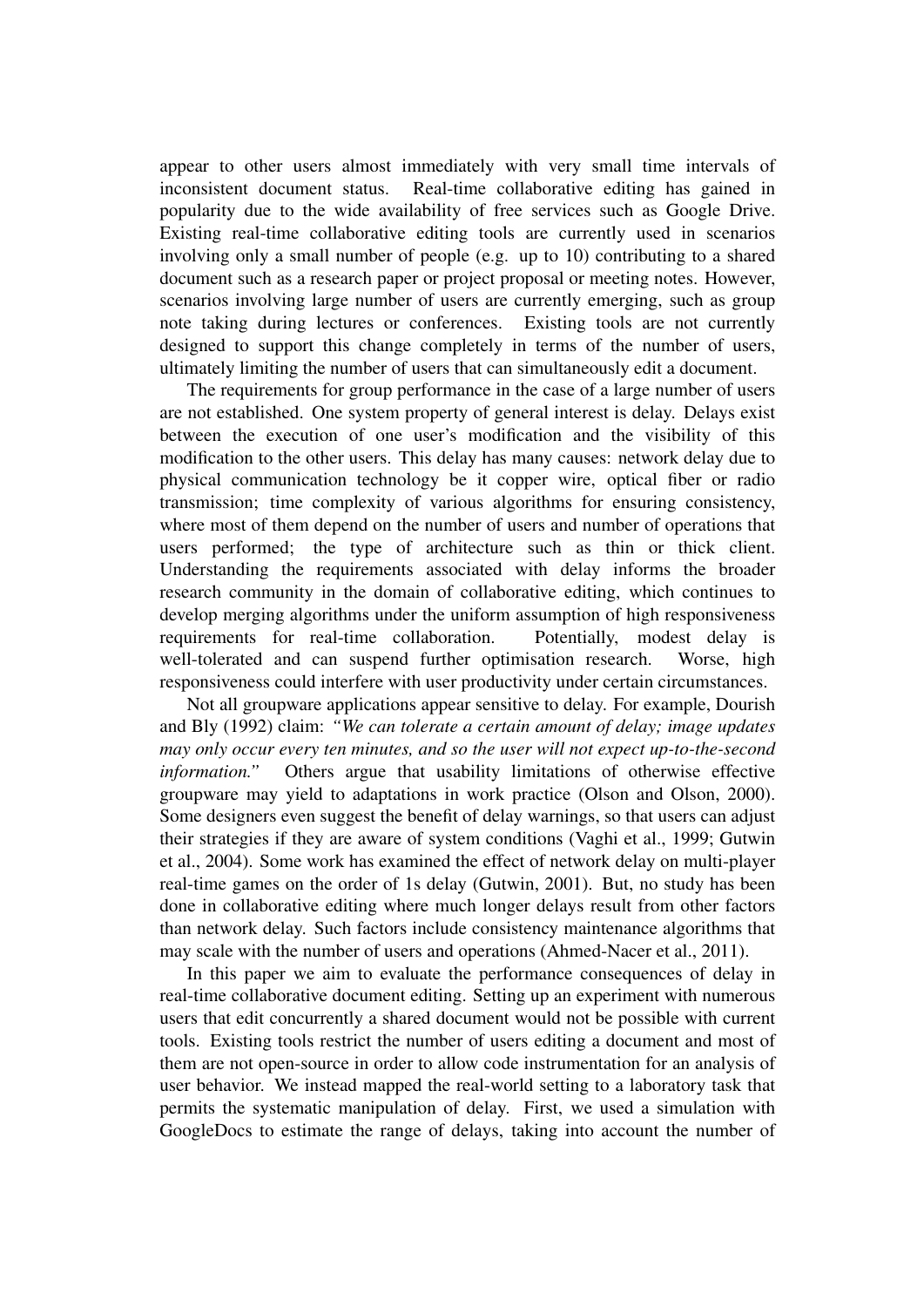users and their typing speed. Then we examined the effect of simulated delay within this range on a note taking task performed by a small group of users. As GoogleDocs code is not open source, we used another well-known editor, EtherpadLite, that we instrumented for introducing artificial delays. In particular, we analysed the effect of delay on the error rate and redundancy during the collaborative process. We also examined compensatory strategies for dealing with delay such as coordination.

We structure the paper as follows. We start by presenting our research questions and related work. We then describe our collaborative note taking task and design of artificial delays that we introduced in our experiment. We then present the experimental procedure we followed and the dependent measures. We next present results of our experimental design followed by a discussion. Concluding remarks are presented in the last section.

## Research Questions and Related Quantitative Research

None of the field studies on collaborative writing tools such as the one presented by [Tammaro et al.](#page-19-5) [\(1997\)](#page-19-5) or usability studies such as the one presented by [Noël](#page-19-6) [and Robert](#page-19-6) [\(2004\)](#page-19-6) provides quantitative behavioral evidence to define limits for collaborative editing technology. While delay certainly affects the performance of the individual, our interest lies in the consequence to real-time collaborative editing and the compensatory strategies at the team level that users adopt to overcome the negative effect of delay. [Olson and Olson](#page-19-2) [\(2000\)](#page-19-2) claim that coupling between sub-tasks influences tolerance for delay. Collaborative note-taking has the potential to maximize sub-task coupling between users, and provides an ideal task for identifying the range of delay tolerance. In the remainder of this section, we consider the existing research and its implications for our study along three dimensions: The likely range of effective delay, informative outcome measures, and informative collaborative measures.

To examine the effect of delay experimentally we require a range of delay values to study. Studies of the effect of delay in gaming environments such as the ones presented by [Gutwin et al.](#page-19-4) [\(2004\)](#page-19-4) and [Vaghi et al.](#page-19-3) [\(1999\)](#page-19-3) examine tasks with time constants (or turns) on the order of 700 ms. Results suggest performance decrements with delays as small as 200 msec [\(Gutwin et al.,](#page-19-4) [2004\)](#page-19-4). However, 200 msec delays are much smaller than delays in collaborative editing that are in the order of magnitude of several seconds. As shown by [Karat et al.](#page-19-7) [\(1999\)](#page-19-7), the average typing frequency is around 2 characters/second. We therefore expect that the task-time constant of collaborative editing is proportional to the time to type a word, or 2.5 seconds for an average of 5 characters per word. We should not expect delay effects in such tasks below this level of delay. However, the absence of a clear precedence for our paradigm suggested the need for a supplementary simulation study to determine a likely effective range of delay.

For studying the effect of delay in real-time collaborative editing we also require an outcome metric that quantifies group performance in terms of the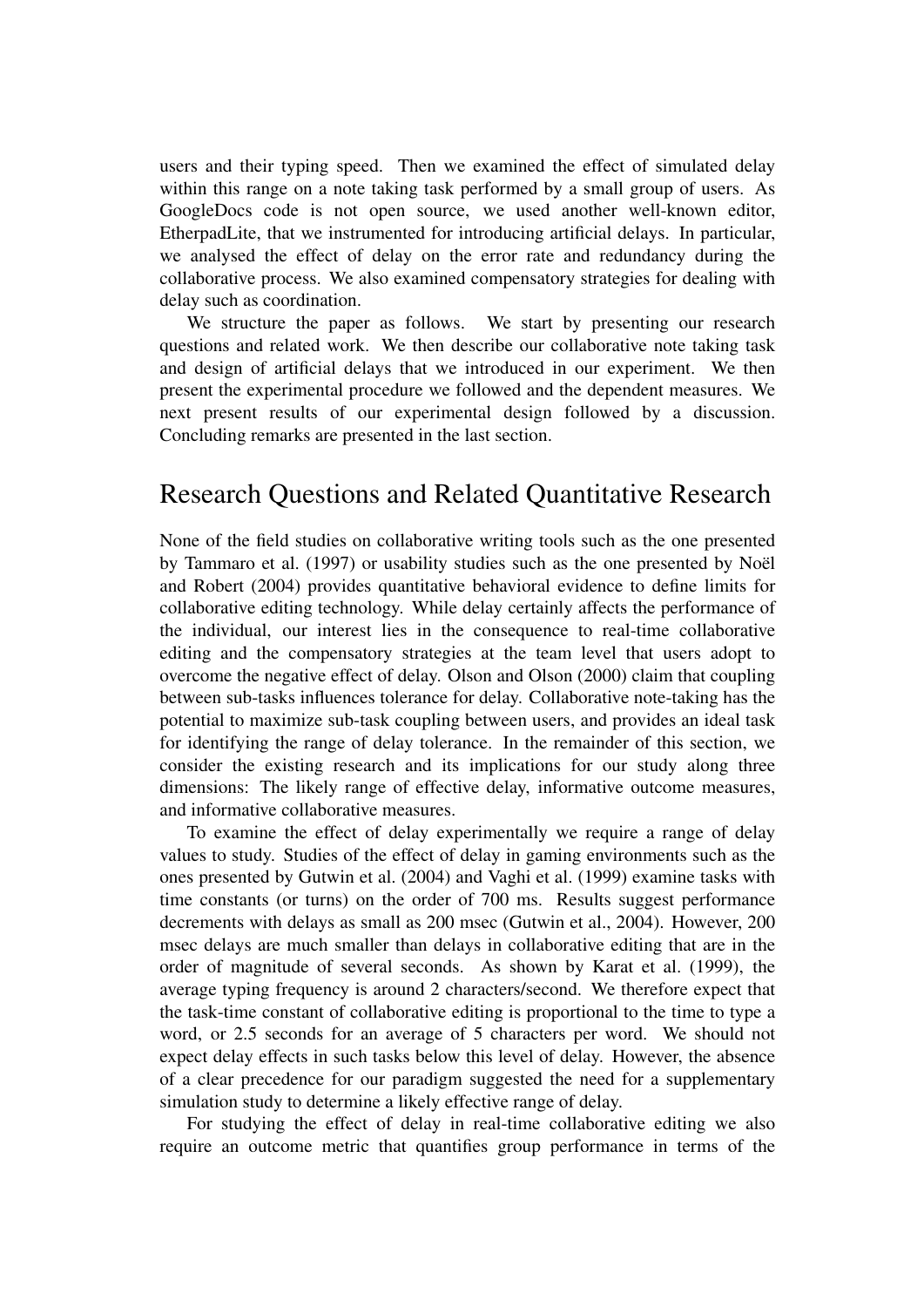quality of the document and a process metric for quantifying the compensatory communication in response to limitations of the collaboration technology. In what follows we review quantitative research related to these two metrics and we define our research questions.

Need for an Outcome Metric [Olson et al.](#page-19-8) [\(1993\)](#page-19-8) exemplifies the need for an outcome metric to evaluate the quality of the work produced with groupware. While [Erkens et al.](#page-18-4) [\(2005\)](#page-18-4) developed an outcome metric for prose quality, it was not sensitive to the experimental manipulations, permitting conclusions only about post-hoc covariates and process. Some researchers such as [Birnholtz et al.](#page-18-5) [\(2013\)](#page-18-5) focus only on process measures, with unclear implications for outcome.

Candidate metrics for text quality appear in research that investigates writing skill apart from the technology. The skill models resulting from this research identify the facets of composition at multiple levels of analysis, including goals, processes and cognitive demand [\(Hayes,](#page-19-9) [2012\)](#page-19-9). Two points from [Hayes](#page-19-9) [\(2012\)](#page-19-9) concern us here. First, he notes the cognitive demand of transcription, including spelling and writing. Second, he relies on quantified topics to score written essays. In fact topics and topic transitions define different levels of writing proficiency.

Latent semantic analysis (LSA) by [Landauer and Dumais](#page-19-10) [\(1997\)](#page-19-10) provides methods for comparing the content of two documents. LSA uses a reference lexicon to describe the frequency of lexical terms in a document. Similar to factor analysis, an approximation of the full frequency matrix merges similar terms and represents the document in question, which among other applications, permits comparison against other documents. One of the limitations of LSA is that it does not account for grammar or word order. However, emphasis on lexical items in [Landauer and Dumais](#page-19-10) [\(1997\)](#page-19-10) converges with emphasis on topic in [Hayes](#page-19-9) [\(2012\)](#page-19-9) rather than detailed propositional analysis.

Our research questions concerning the outcome metrics related to document quality follow:

*RQ1: How does delay influence the quality of the final document in terms of the number of grammar errors?*

*RQ2: How does delay influence the quality of the final document in terms of the amount of redundancy?*

*RQ3: How does delay influence the quality of the final document in terms of the number of keywords from the transcript?*

These research questions assume an independence of quality metrics. This is not necessarily the case. For example, a redundant text with increased length might very well be responsible for an increase in grammatical errors, as participants become unable to monitor and correct each other.

Compensatory Communication Communication provides a backup for local uncertainties in the coordination of coupled tasks [\(Tremblay et al.,](#page-19-11) [2012\)](#page-19-11). Participants might discuss alternatives to articulating the task, or manage their own communication. Collaborative editing often includes a chat capability, allowing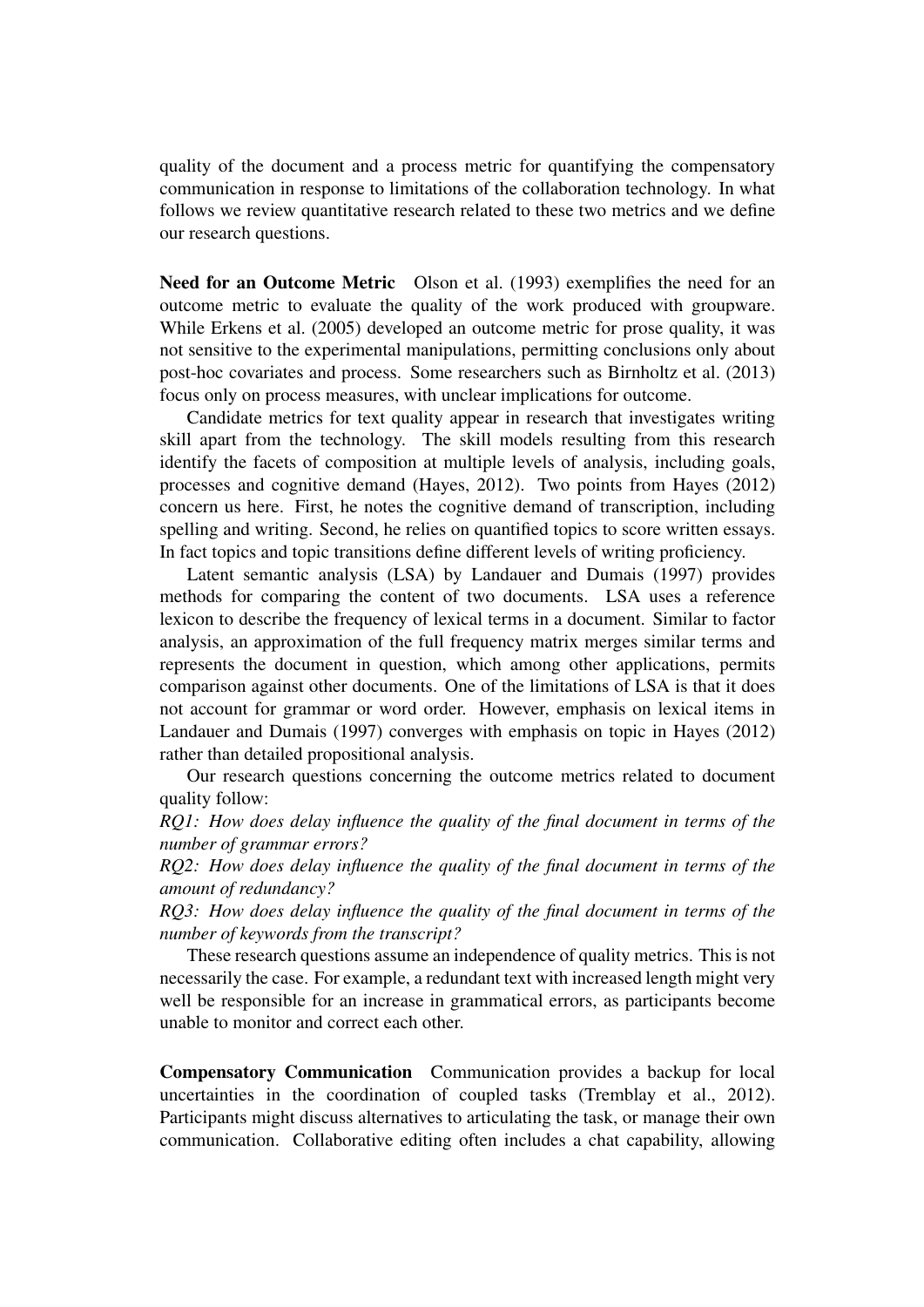direct type-written communication between team members. Whether or not chat is task-related, chat establishes links between team members and tells the group something about what the writer is doing, even if only to indicate that the writer is not doing task-related work. An analysis of chat language can inform us about the collaborative process.

Other work has examined chat content during collaborative editing. For example, [Birnholtz et al.](#page-18-5) [\(2013\)](#page-18-5) used a categorization scheme driven by an interest in group sentiment. While some of our dimensions are similar, we chose individual lexical measures that are inspired by psycholinguistics, and avoid the challenge of quantifying units of analysis (such as phrases or sentences), multiple categorizations of the same phrase and inter-rater reliability. Our approach has precedence. For example, [Gibson](#page-18-6) [\(2010\)](#page-18-6) examined the prevalence of first words in the examination of turn taking behavior in face-to-face interaction. Both [Birnholtz](#page-18-5) [et al.](#page-18-5) [\(2013\)](#page-18-5) and [Gibson](#page-18-6) [\(2010\)](#page-18-6) base their analyses on [Schiffrin](#page-19-12) [\(1987\)](#page-19-12), who also relies on single word measures.

Similar to [Birnholtz et al.](#page-18-5) [\(2013\)](#page-18-5), we examined accord language (both agreement and objection terminology) as an attempt to manage both the dialogue between participants as well as the task itself. In spoken language, accord participates in dialogue management by providing feedback to the present speaker, and controlling turn-taking [\(Clark and Krych,](#page-18-7) [2004\)](#page-18-7). Accord language also facilitates the management of the task, including transitions within and between sub-tasks [\(Bangerter and Clark,](#page-18-8) [2003\)](#page-18-8).

Classic work on the English language suggests that orderly discourse attaches new information to understood (given) information [\(Chafe,](#page-18-9) [1976\)](#page-18-9). [Drijkoningen](#page-18-10) [and Kampers-Manhe](#page-18-10) [\(2012\)](#page-18-10); [Dimroth et al.](#page-18-11) [\(2010\)](#page-18-11) confirm that French, the language used in our empirical work, respects the given-new convention. [Clark](#page-18-12) [and Haviland](#page-18-12) [\(1977\)](#page-18-12) demonstrated that language produced in this way facilitates comprehension, by allowing recipients to attach new information to previously activated old information. Thus, we say *"Pierre ate a banana"* to introduce the idea that Pierre ate an unspecified banana and *"Pierre ate the banana"* to describe what happened to a previously identified, specific banana. In the first case the referent is indefinite, and in the second case the referent is definite. As the previous example illustrates, one device for marking given and new information is the determiner. The definite determiner *"the"* appears with an established, specific referent, while an indefinite determiner *"a"* appears to introduce a new referent. Participants may be introducing new information in an orderly fashion, or they are aware of what others are doing and know. In either case, respect for the given-new convention suggests the presence of shared context and common ground.

Our research question regarding the effect of delay on compensatory communication follows:

*RQ4. How does delay influence the use of accord language and definite determiners as an indication of common ground in the chat?*

Delay and compensatory communication may interact with a third variable, collaborative experience. Experienced users may make assumptions regarding tool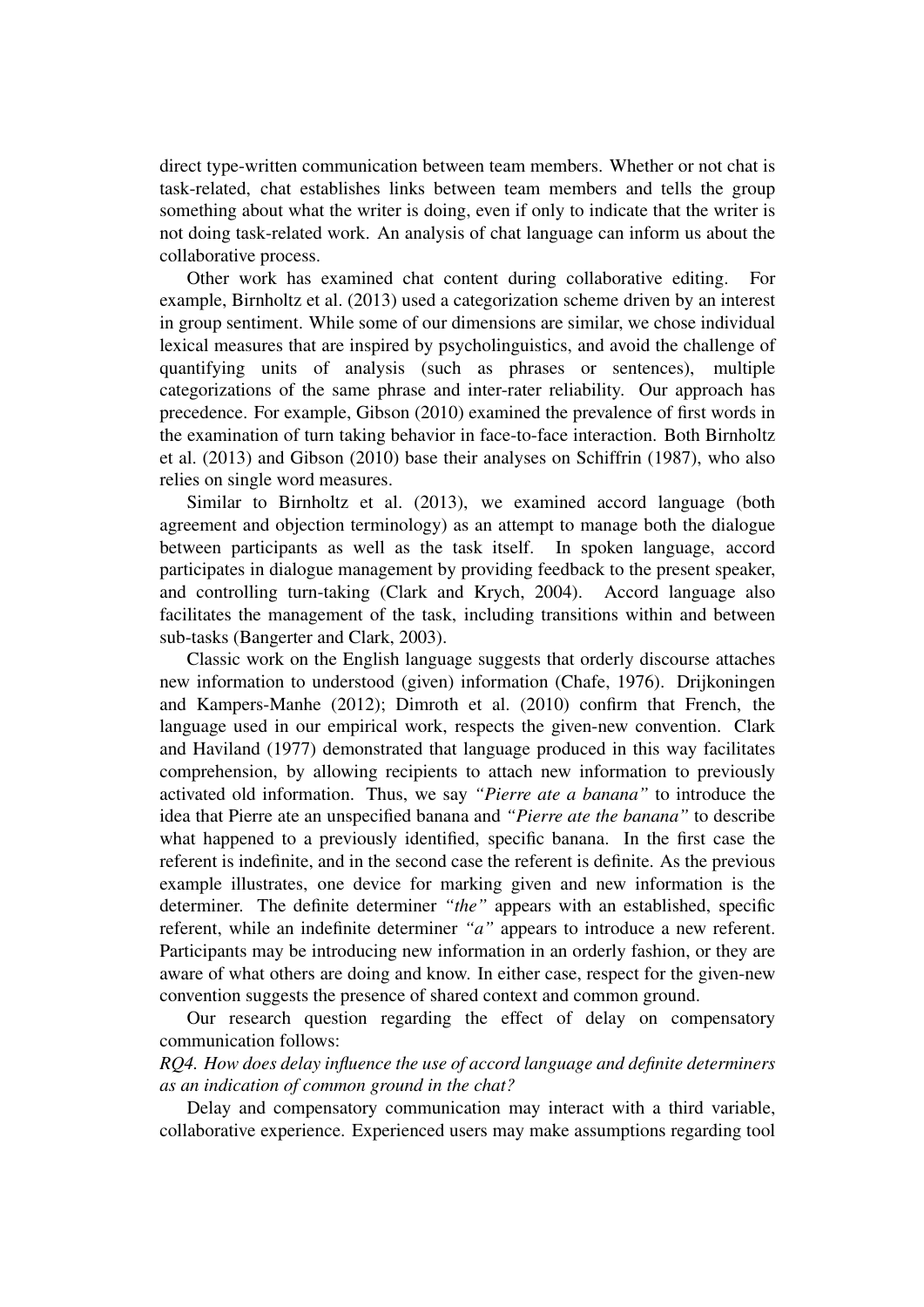functionality. Delay could catch them by surprise. Inexperienced users may be more unsure about how the process works. Therefore our final research question follows:

*RQ5. How do delay, experience, and compensatory collaboration effort interact to affect task performance?*

### Experimental Editing Task

We selected a collaborative note taking task where delay is likely problematic. A group of four participants had 15 minutes to: i) listen to a 12 minute audio taped interview ii) take notes for assigned topics iii) consolidate the notes to reduce redundancy iv) eliminate grammatical and spelling errors.

The task has at least several methodological advantages. First, the source interview provides a content-based performance standard. A performance standard is more challenging for more open-ended collaborative editing tasks. Second, the distribution of task assignments promoted interactivity and dependency. Third, the note taking task loads on transcription, with known cognitive demand. This task should therefore bound the tolerance for delay in collaborative editing.

In order to test the effect of delay we introduced artificial delays between a user's modification and its appearance to other users. In order to determine potentially effective values of delay we performed some measurements using simulations with GoogleDocs. We used Selenium WebDriver Java 2.44.02 to simulate users that type simultaneously on the same shared document with different typing speeds. One user simulated a reader that only reads the document. Another user simulated a writer that writes special strings that the reader will read. Other users were simulated as dummy writers that write some non-meaningful text. The role of dummy writers was to simulate concurrent access to the document. Writers can insert or delete text. We measured the delay as the difference of time between the writer inserts a particular string and the time when the reader reads this string. To eliminate clock synchronisation issues, both writer and reader were executed on a same computer. We analysed how the delay depends on the number of users and the typing speed of the users. We varied the number of users from 1 to 50 (the maximum number of users that can simultaneously edit a document in GoogleDocs) and the frequency speed from 1 to 10 characters/second.

[Karat et al.](#page-19-7) [\(1999\)](#page-19-7) mentions that the average rate for transcription is 33 words per minute (wpm), and 19 words per minute for composition. The same study reports that, when the group was divided into "fast", "moderate" and "slow" groups, the average speeds were 40 wpm, 35 wpm, and 23 wpm respectively. As the common conversion factor between words per minute and characters per minute is 5, we chose to report here on an average frequency of typing of 2 characters per second. Figure [1](#page-6-0) shows the results we obtained for repeated measures of the delay in terms of the number of users that concurrently modify the document with a typing speed of 2 characters/second. For this typing speed, when the number of clients exceeded 38 we faced substantial client disconnections and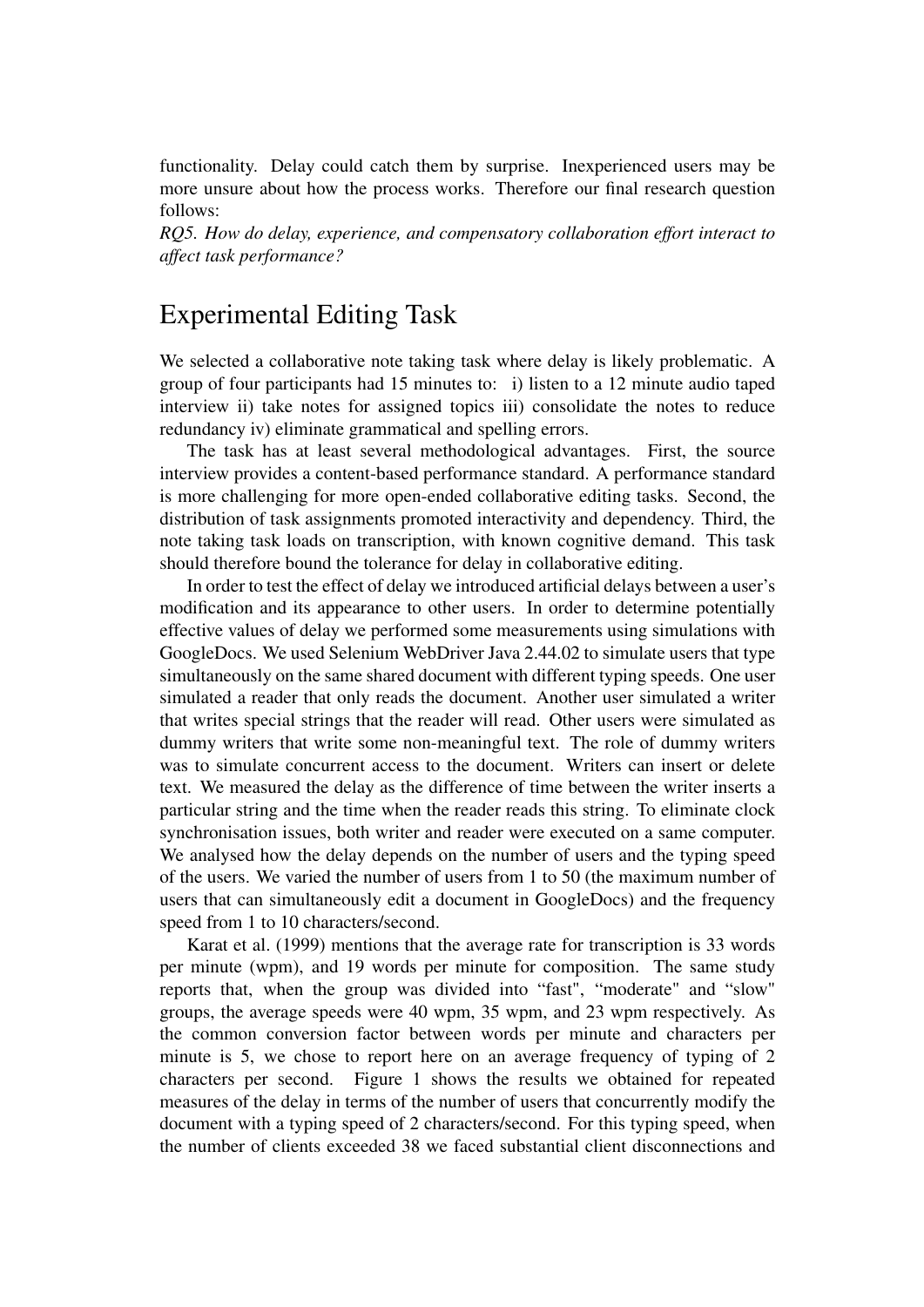the collaborative editing process was stopped. We therefore reported for the results obtained for number of clients varying from 1 to 38.



<span id="page-6-0"></span>Figure 1. Delay measurements in GoogleDocs according to the number of clients for a typing speed of 2 chars/second.

Even a small number of users incurs delay between 1 and 2 seconds. Moreover, 4 second delays are a common result for more than 11 users. Based on this analysis we introduced artificial delays of 0, 4, 6, 8 and 10 seconds into the experimental design.

# Methods

### Participants

Eighty students affiliated with a French university participated in this experiment, in mixed gender groups of 4. Due to a change in instructions (see below) we dropped three groups of initial participants. The analysis below includes the remaining sixty eight participants.

The participants ranged in age from  $21 - 27$ . All participants used French in their daily activities. An electronic announcement solicited participation. One of the researchers organized interested participants into sets of 4 and scheduled the session. All participants received a 10 Euro gift certificate for their participation.

#### Apparatus

The experiment was conducted using four GNU/Linux desktop computers in a classroom setting. Participants were separated by partitions and could not directly observe other team members while they worked, although typing activity was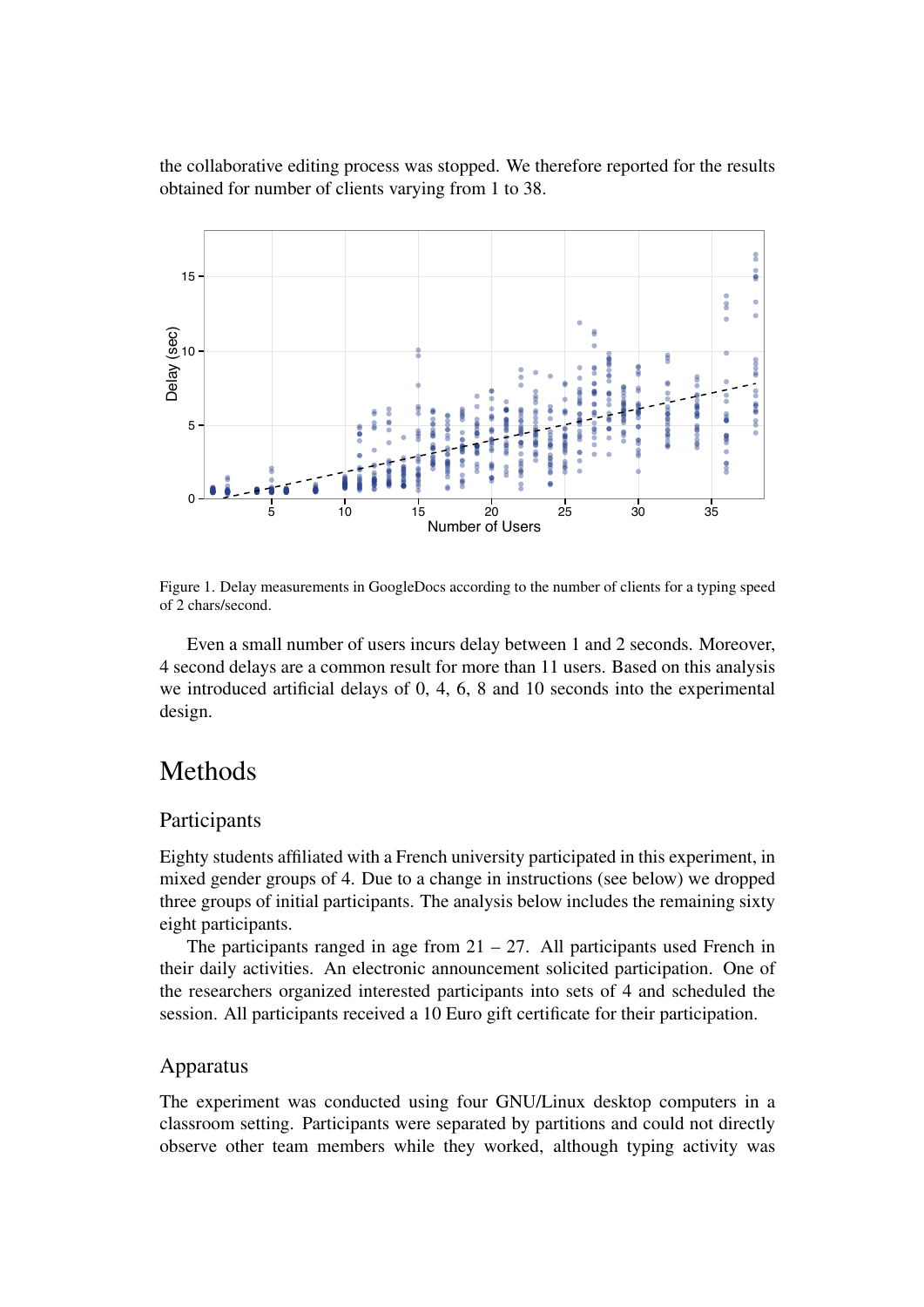

<span id="page-7-0"></span>**Chat diagrams** Figure 2. Etherpad editor – each modification is highlighted with a color corresponding to the user who performed it.

audible. The server running the Etherpad application was hosted on an Amazon Elastic Compute Cloud (EC2) instance located in the US East (Northern Virginia) Region. Each desktop ran the Mozilla Firefox web browser executing the Etherpad web client application. Etherpad hosted the task stimuli and a Chat dialogue facility (see Figure [2\)](#page-7-0). User operations appeared color-coded in both the text and chat. Etherpad relies on a client-server architecture where each client/user edits a copy of the shared document. When a user performed a modification it was immediately displayed on the local copy of the document and then sent to the server. The server merged the change received from the user with other user changes and then transmitted the updates to the other users. When a user edited a sequence of characters, the first change on the character was immediately sent to the server, while the other changes were sent at once only upon reception of an acknowledgement from the server. With each change sent to the server, it created a new version of the document. Gstreamer software enabled the video recording of user activity. We also instrumented Etherpad to register all user keyboard inputs on the client side and to introduce delays on the server-side. The editor window displayed 50 lines of text. Users editing above the field of view of a collaborator could cause the lines within the collaborators' view to "jump" inexplicably. Such a property is consistent with the inability to view an entire document as it undergoes modification from multiple team members.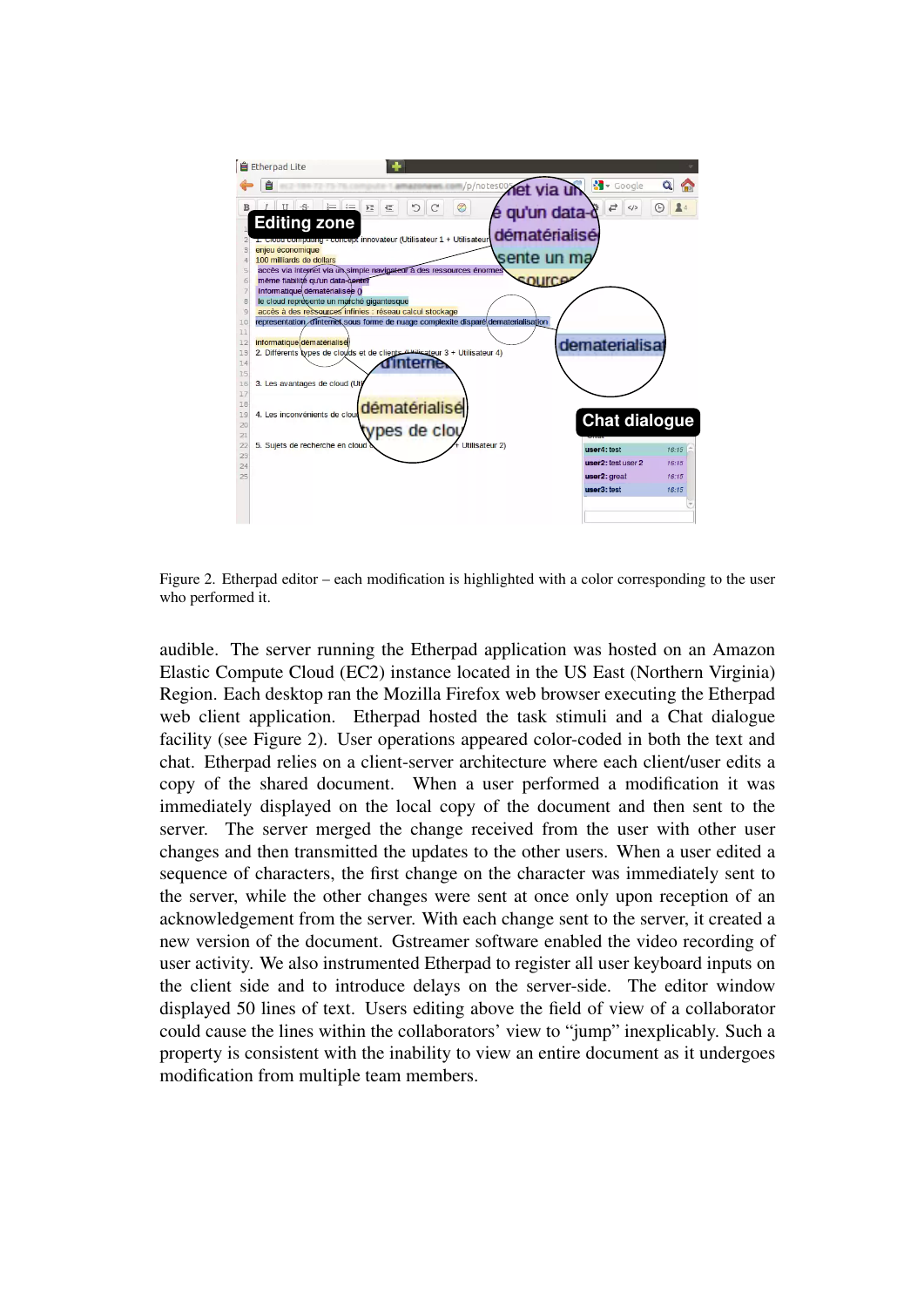#### Task & Stimuli

Participants listened to a 12 minute, 1862 word interview on cloud computing<sup>1</sup>, divisible into five main sections.

#### Procedure

The entire procedure was approved by a US University institutional review board. Participants began the session with informed consent for three different experimental tasks and a survey conducted in the same sequence:

- *•* A proofreading task, in which participants corrected a short text, containing several grammatical and spelling errors
- *•* A sorting task, in which participants located the release dates of an alphabetized list of movies, and sorted them accordingly and
- A note taking task, in which participants listened to a 12 minute interview on the topic of cloud computing, and provided an integrated set of notes on the interview
- *•* All participants completed a follow-up questionnaire at the completion of the three task series.

The second task was analysed by [Ignat et al.](#page-19-13) [\(2014\)](#page-19-13). The task that we present in this paper is the third task, on note taking. Scripted instructions (translated here into English) for this task follow: *"Researchers will provide you and your team with an audio lecture. Your task is to take notes on this lecture using the editing tool and assemble a unified report for your team. After the end of the audio you will have three additional minutes. Please work as accurately as you can while still being efficient. You are free to coordinate your efforts with your team mates as you like at the beginning and throughout the task, using the chat interface at the right side of the screen."* The task took 15 minutes. In the first 12 minutes participants listened to the audio tape and took notes on the shared document by using the Etherpad editor. After the end of the audio, participants were allowed 3 additional minutes to revise their notes and generate a reconciled summary of their notes by continuing to use the collaborative editor.

Initial review of data from the first three groups showed that participants took their own notes separately for the whole interview. That is, the shared document was not structured according to the main parts of the audio interview. This resulted in redundancy across the entire audio content, which was replicated four times. Furthermore, the quality of the summary suffered. As each participant wrote only the most important information, significant detail was missing.

We decided to drop the first three groups of participants and change the instructions. We divided the shared document into five sections corresponding to

<span id="page-8-0"></span>The 12 minute interview is available online at the following url: [https://interstices.info/jcms/i\\_60795/calculer-dans-les-nuages](https://interstices.info/jcms/i_60795/calculer-dans-les-nuages)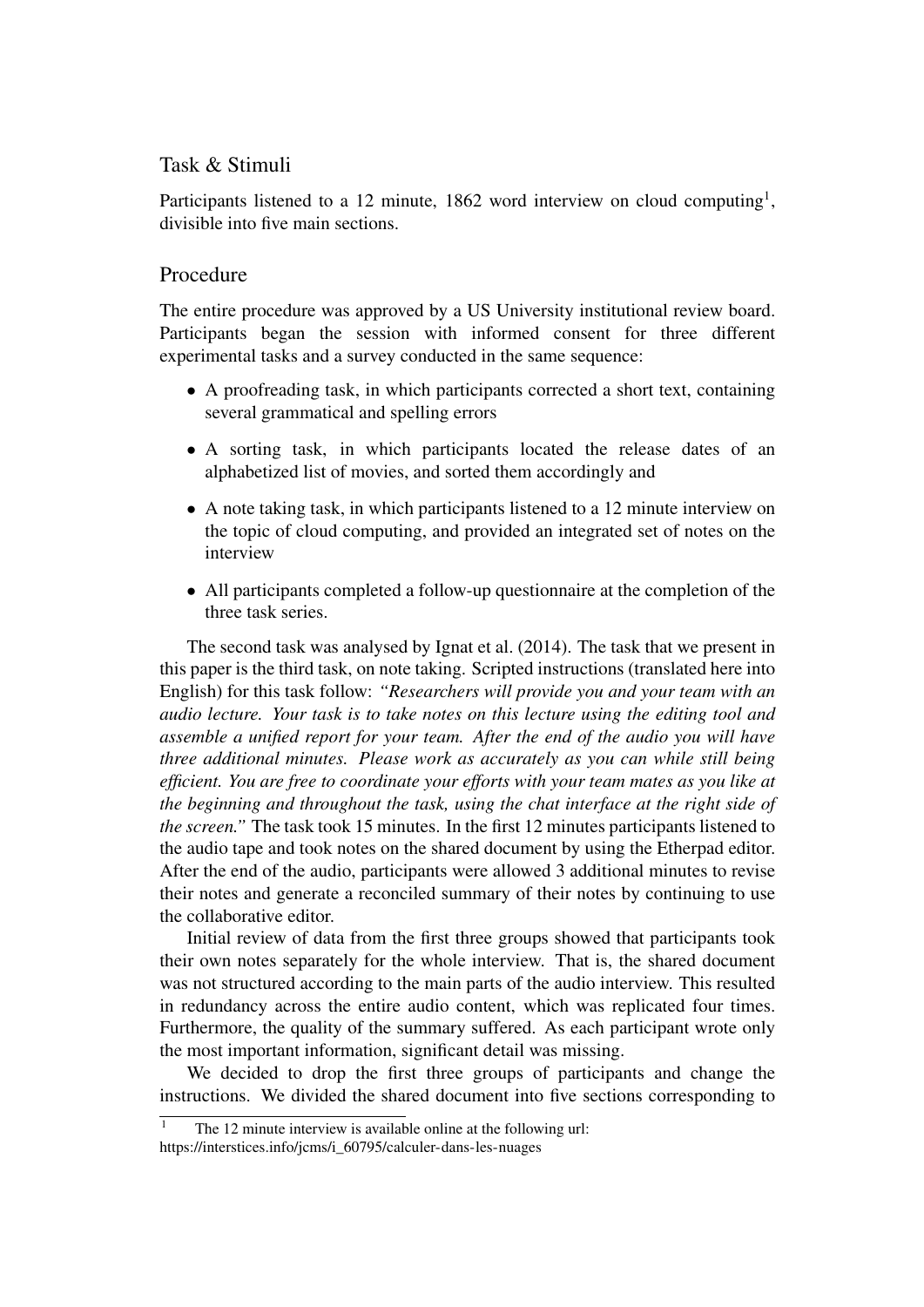the five main parts of the audio interview. For each section of the document two participants were assigned the role of taking notes of the main content of the corresponding audio part. The other two participants were assigned the role of revising the notes taken by the first two participants. The roles were inverted for each section of the document. This is consistent with real world collaborative note taking tasks during meetings where the discussion subtopics are usually known before the meeting. We added the following phrases to the above presented instructions for the task: *"In order to help you coordinate on this task we divided the document into five sections corresponding to the five main parts of the audio lecture. For each section we assigned two among you to take the main role on taking notes. These two participants are identified by their identity (User1, User2, User3 or User4) right after the title of each section. Each participant knows his/her identity from the previous tasks. The other two participants not mentioned after the section title have the role of revising the notes taken for that section. Your roles turn for each section."*

### Design

The note taking task was conducted with teams of 4 participants for each level of the continuous independent variable Delay, tested at 0, 4, 6, 8 and 10 seconds in addition to the 100 msec delay inherent in the EC2. Three teams experienced 0 seconds condition (i.e. no delay was introduced), three teams experienced 4 seconds delay condition, four teams experienced 6 seconds delay condition, three teams experienced 8 seconds delay condition and four teams experienced 10 seconds delay condition. While participants viewed their own document changes in real-time, they viewed other participants' changes according to delay condition. Chat was implemented in real time for all conditions. Delay conditions were tested in random order, and all groups experienced a single level of delay across the three-task session.

### Dependent Measures

*Number of words* is computed by the number of words in the text base. For each group in the experiment we examined recorded versions of the shared document at every minute. For each document version we computed its total number of words by using a script written in Python.

*Keywords* is one measure of document content and quality. Keywords is computed as the number of main keywords present in the final version of the document provided by each group of users. We identified 121 keywords or short phrases distributed over the document sections. Keywords included nouns, (e.g., *"services"*, *"clients"*), verbs, (e.g., *"payer*, *"consommer*) and adjectives, e.g., (*"cohérence"*). Crucially, we included misspellings as corresponding to the presence of keywords. For each section in the final document we automatically identified the number of keywords corresponding for that section as present or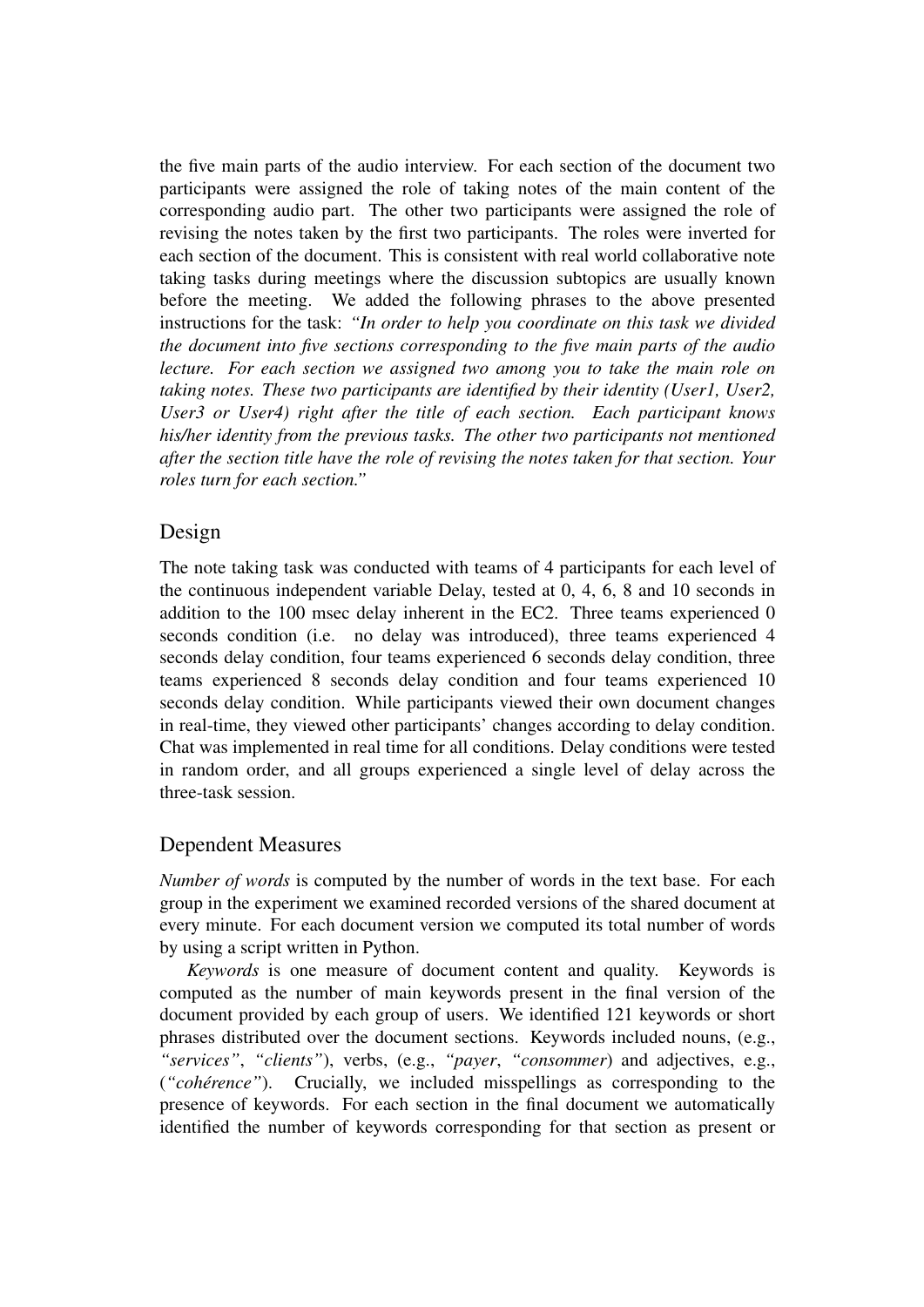missing. We examined the number of keywords divided by the number of words as well as an arcsin transformation of this ratio measure. These give consistent results and we report only the transformed metric here.

*Redundancy* is a second measure of document content and quality. Redundancy is computed as the sum of redundancies of each section in the document. Redundancy of a section was measured by analysing the recorded videos of the collaborative editing session. Redundancy of a section represents the maximum number of occurrences in that section of any topic present in the audio. The topic contained one or more keywords belonging to that section. This measurement was performed on the document version that corresponded to the end of that section in the audio. Redundancy of a section can be equal to 0, 1, 2, 3 or 4, as a topic can be replicated maximum 4 times corresponding to the maximum number of participants. The redundancy sum at 12 minutes corresponds to the end of the audio, prior to the three minute proof-reading opportunity. A binary redundancy metric captured the redundancy that remained at the end of the proofreading period, that is, whether the redundancy was caught and repaired. For example, we can notice in Figure [2](#page-7-0) that redundancy of section 1 of the document is 3 as three users marked down the idea of *"dematerialised computer science"*: two users wrote *"informatique dématérialisé"*, while the third one wrote *"dématerialisation"* as shown by the three zoomed zones depicted in the figure. We therefore find a triple repetition of the base of the keyword *"dematerialisation"*.

*Error Rate* serves as a third measure of document quality. Error rate is computed using *Reverso* tool<sup>2</sup>. Reverso checks misspellings and grammar of a text in any language. For each group we generated the versions of the shared document at every minute during the experiment and we computed the number of errors for every such version by using reverso. The number of errors was computed automatically using a script written in Python. We examined the number of errors divided by the number of words as well as an arcsin transformation of this ratio measure. These give consistent results and we report only the transformed metric here.

We also examined covariates obtained from the chat behavior and survey responses.

*Chat Behavior* included the number of words, accord language, and definite determiners. For accord language we tallied all versions of *"oui" ("ouai", "ouis", "ouaip")*, negation *("ne", "not", "naan")*, *"OK" ("ok", "k", "d'accord")* and objection *("sinon", "objection", "contre")*. We did not tally the words paired with *"ne"* such as *"pas"*, *"rien"* etc, to avoid double counting. We did not tally *"si"*, which is a version of *"yes"* used in response to negation, because it also means *"if"*. For definite determiners we tallied *"le"*, *"la"*, *"les"*, *"au"* and *"aux"*, but adjusted the count of *"la"* to exclude the case of *"de la"*.

*Survey responses* examined here include: a) Which exercise did you find most difficult? Why? b) Did anything annoy you about the text editor? If, yes, why? c) What was the impact of the collaborative editing tool for note taking task? (Using

<span id="page-10-0"></span> $\overline{a}$  Reverso tool is available on-line at <http://www.reverso.net/>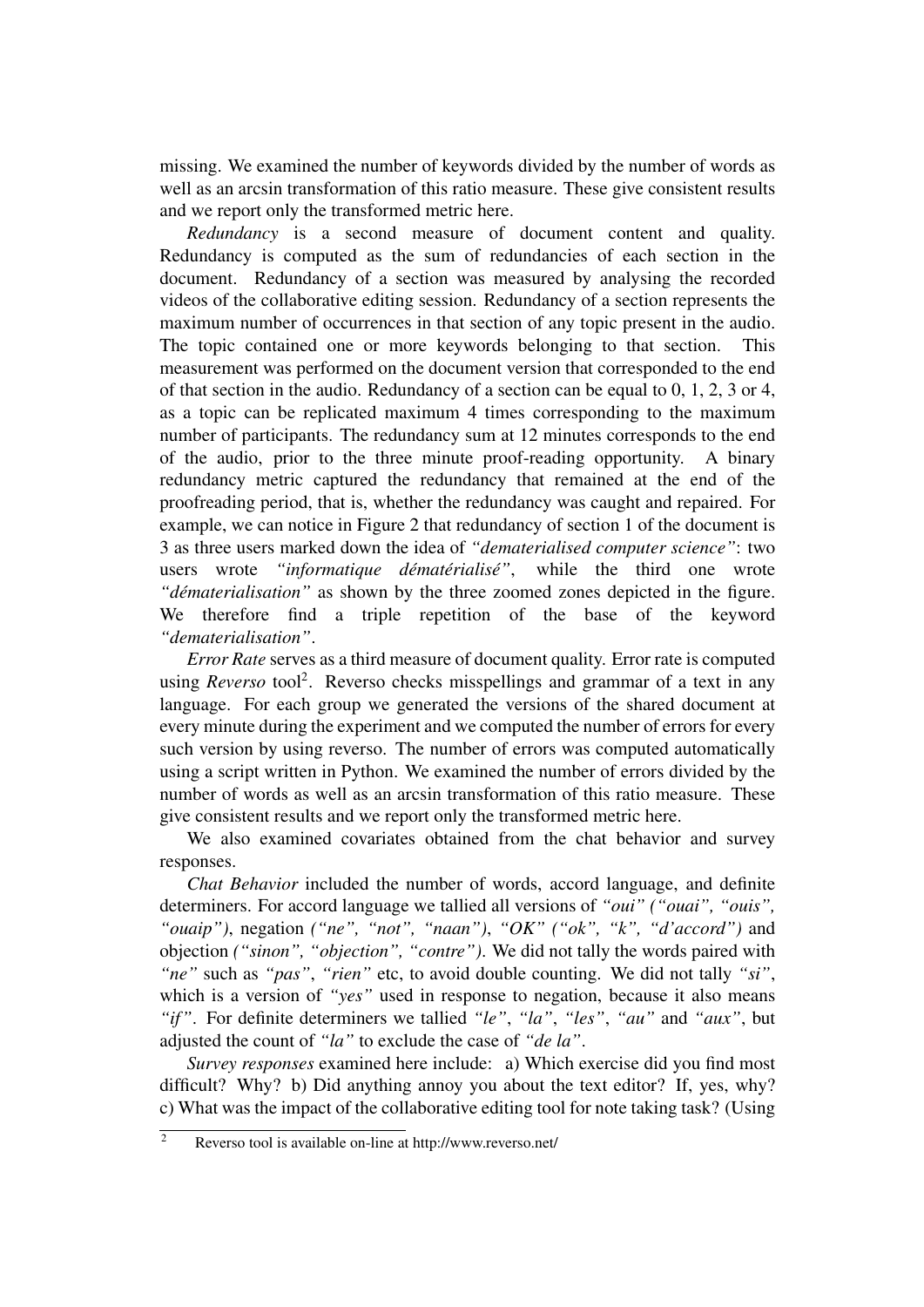a 10 point Likert scale) Explain. d) Have you previously used collaborative tools? We split the groups by the consistency of experience. In the high experience groups, all members had previous collaborative editing experience. In the low experience groups, one or more members lacked collaborative editing experience.

### Results

We used regression modeling to describe the quantitative consequences of delay condition to performance measures. We show the consequences of delay to document content and errors, and suggest the role of document redundancy as a mediator of these relationships. Subsequent analysis of redundancy shows that the more experienced groups manage redundancy less purposefully and are hence subject to the effect of delay. Low experienced groups attempt to manage redundancy as revealed by chat metrics for common ground.

### Performance Measures

We examined both document content and errors as performance measures. For the purposes of contrast, we also examine subjective ratings.

Document Content The text base is larger for the high delay groups at 15 minutes,  $F(1, 15) = 5.198$ ,  $p = .0377$ ,  $\beta = .5073$ , adjusted  $R^2 = .2078$ . We characterized document quality as the ratio of keywords to number of words in the text base (or version of the shared document) at 15 minutes. Proportion of keywords is negatively related to delay condition,  $F(1, 15) = 7.8610$ ,  $p = .0134$ ,  $\beta$  = -.5864, adjusted  $R^2$  = .3001. Quality content decreases with delay condition. Finally, document redundancy at 12 minutes is a function of delay condition,  $F(1, 15) = 14.66$ ,  $p = .0016$ ,  $\beta = .7030$  $\beta = .7030$  $\beta = .7030$ , adjusted  $R^2 = .4605$ . Figure 3 illustrates the relationship between delay condition and proportion of keywords and word count. In summary, delay increases the text base, decreases the proportion of keywords and increases the redundancy.

Error Proportions at 15 Minutes Error rate is a function of condition,  $F(1, 15) = 15.94$ ,  $p = .0012$ ,  $\beta = .7178$ , adjusted  $R^2 = .4829$ . The error proportion metric is negatively correlated with the proportion of keywords,  $F(1, 15) = 26.98$ ,  $p = .0001$ ,  $\beta = -.8017$ , adjusted  $R^2 = .6188$ .

Redundancy and error rate are correlated,  $F(1, 15) = 27.17$ ,  $p = .0001$ ,  $\beta =$  $-.8027$ , adjusted  $R^2 = .6206$ . Figure [4](#page-12-1) illustrates this relationship between delay condition and error rate and redundancy. Thus, error rates, like document content measures, appear sensitive to delay condition.

Subjective Difficulty Ratings Editor difficulty ratings are not related to delay condition  $F(1, 15) = 3.487$ ,  $p = .0815$ . Editor difficulty ratings do not correlate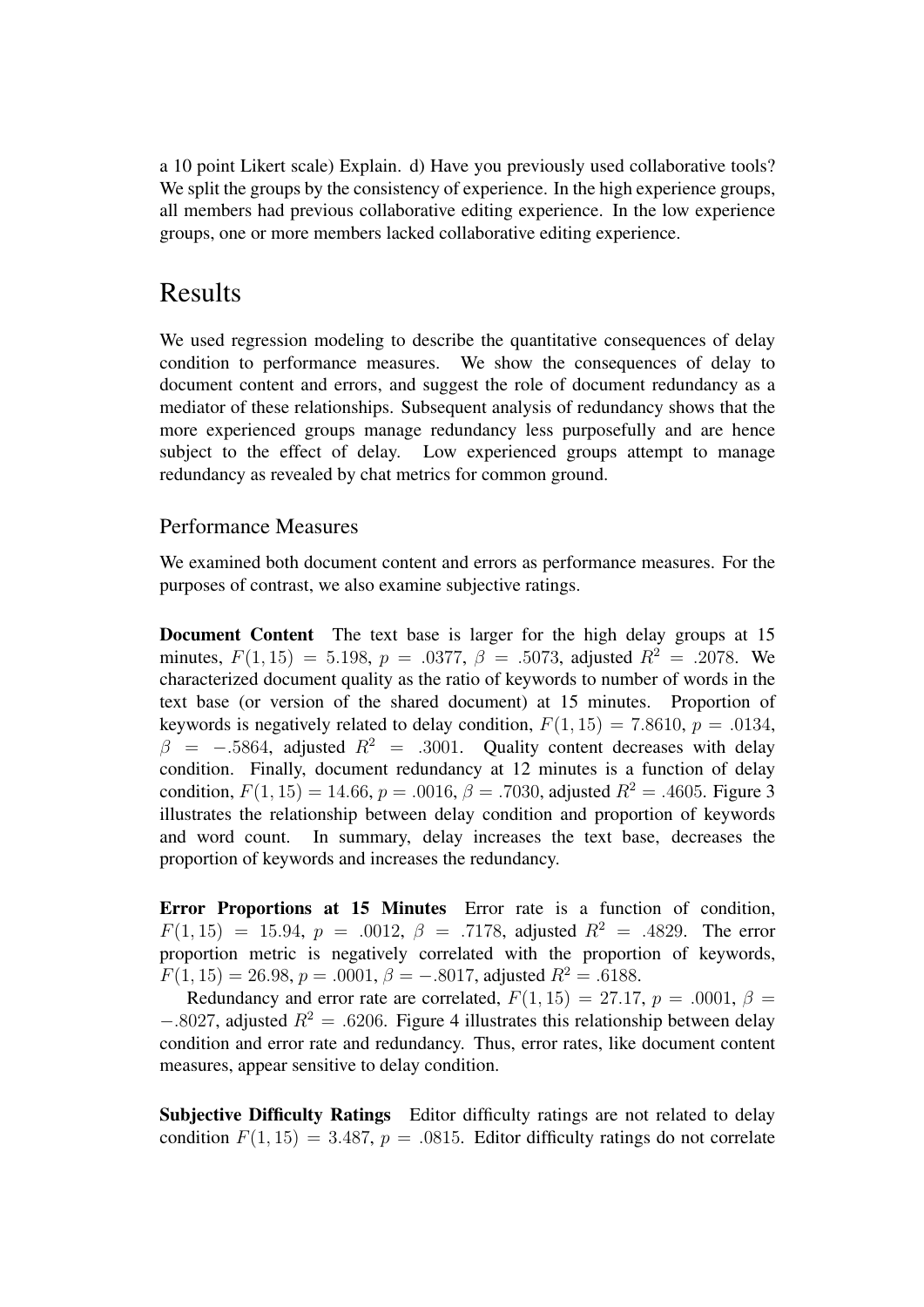

<span id="page-12-0"></span>Figure 3. Number of words (left) and proportion of keywords (right) as a function of delay condition.



<span id="page-12-1"></span>Figure 4. Error rate (left) and redundancy (right) as a function of delay condition.

with any of the performance measures: Error rate,  $F(1, 15) = 1.87$ ,  $p = .1916$ , Redundancy at 12 minutes,  $F(1, 15) = 0.1343$ ,  $p = .7191$ , Proportion of keywords  $F(1, 15) = 0.377$ ,  $p = .5484$  and Word count  $F(1, 15) = 0.0067$ ,  $p = .9359$ .

### Mediation Analyses

A model of grammatical error rate with both delay and redundancy suppresses the relationship between delay condition and error rate. A corresponding graphic for this mediation analysis and beta weights appear in Figure [5.](#page-13-0)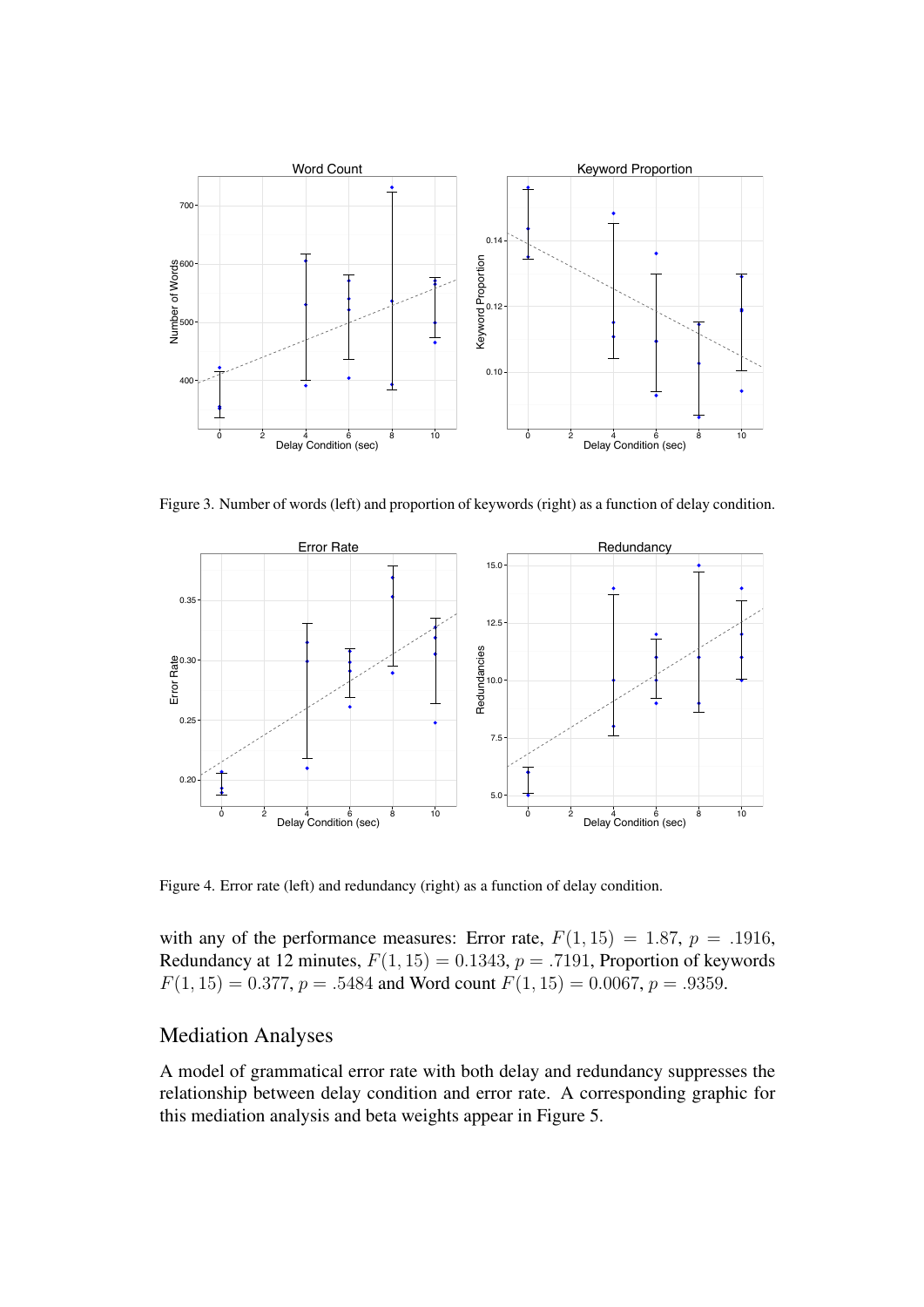|                                                       |       | $R$ Adj. $R^2$ | $\boldsymbol{\beta}$ |         |
|-------------------------------------------------------|-------|----------------|----------------------|---------|
| Analysis 1: Error Rate = Delay Condition              | .6949 | .4829          |                      |         |
| Delay Condition                                       |       |                | .7178                | $+ +$   |
| <b>Analysis 2: Redundancy = Delay Condition</b>       | .6786 | .4605          |                      |         |
| Delay Condition                                       |       |                | .7030                | $**$    |
| Analysis 3: Error Rate = Redundancy                   | .7878 | .6206          |                      |         |
| Redundancy                                            |       |                | .8027                | $* * *$ |
| Analysis 4: Error Rate = Delay Condition + Redundancy | .8042 | .6467          |                      |         |
| Delay Condition                                       |       |                | .3035                |         |
| Redundancy                                            |       |                | .5893                | $\ast$  |



<span id="page-13-0"></span>Figure 5. Redundancy at 12 minutes mediates the relationship between delay condition and grammatical error rate at 15 minutes.

A similar mediation analysis suggests a similar, albeit non significant mediation of redundancy, disrupting the relationship between delay condition and proportion of keywords.

These suggest that managing redundancy is the process that contributes to the observed effects of delay on outcome.

#### Redundancy Management Analyses

We examined covariates recovered from both the questionnaire and chat behavior to better understand the factors that influence the management of redundancy. We divide the exposition into two sections: Redundancy awareness as indicated in the questionnaire and common ground as indicated in the chat.

Redundancy Awareness Some groups did complain about the difficulty in managing redundancy. Redundancy Awareness appears in two places in the post-hoc questionnaire. Those who found the note taking task most difficult sometimes referred to redundancy. Participants also sometimes explained their ratings for the editor in terms of the ability to manage redundant text. Examples illustrating these explanations are provided in English : *"We are lacking time to*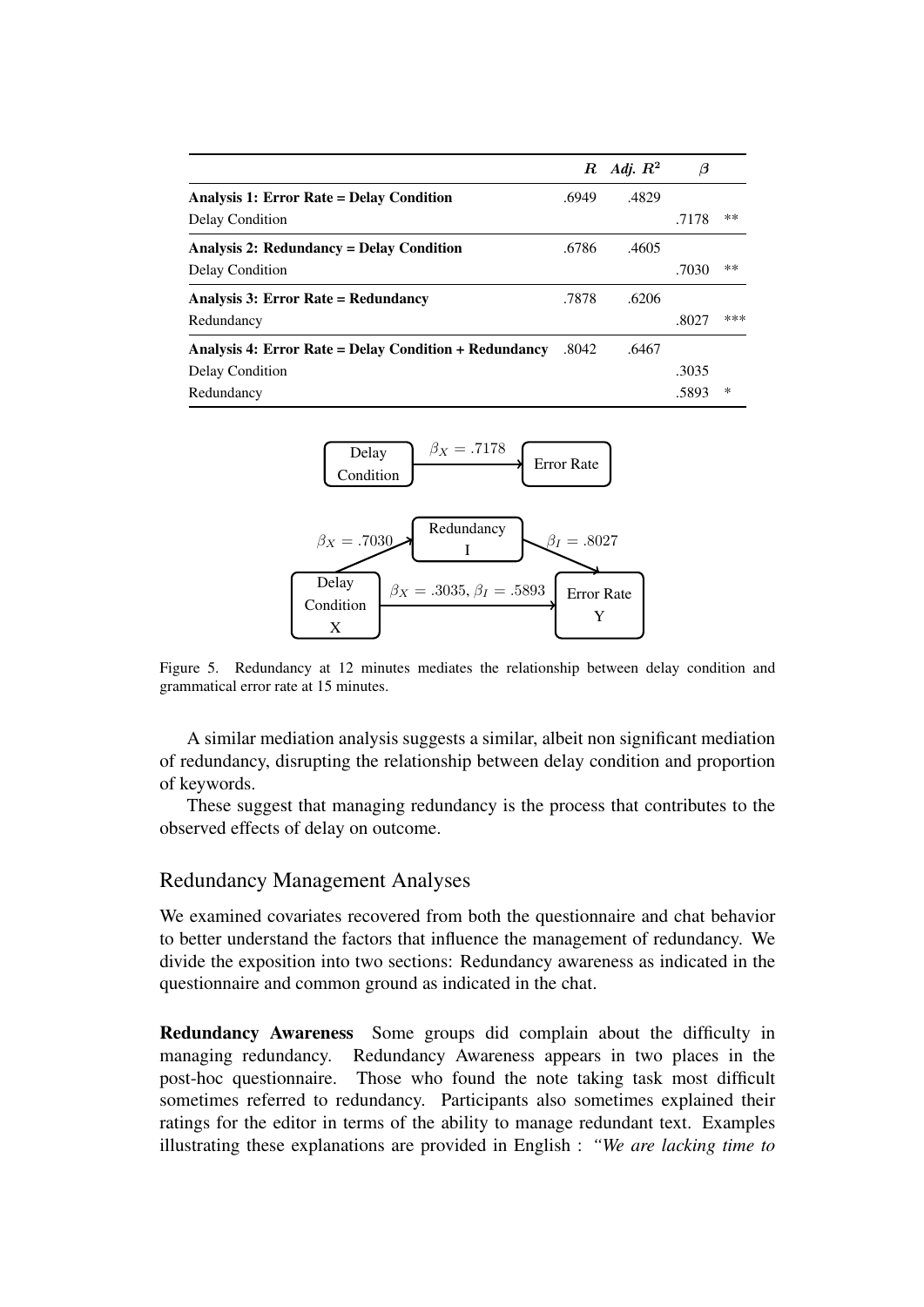*organise, therefore we write the same things, taking notes on the same thing at the same time is generally complex when we do not know in advance what will be said"* (a group in condition 8) and *"Difficult to divide the tasks, we obtain a lot of redundant text (multiple participants write almost the same thing)"* (a group in condition 4).

In all groups except two, at least one group member complained about the management of redundancy. However, this awareness metric was unrelated to the measurement of redundancy at twelve minutes,  $F(1, 15) = .1182$ ,  $p = .7358$ , or the resolution of redundancy  $F(1, 15) = .1572$ ,  $p = .6973$ .

Experience A model of redundancy with delay, experience and  $delay \times experience$  suggested an interaction between the effect of delay and experience,  $t(13) = 2.287$ ,  $p = .0396$ . To pursue this interaction, we split the data by experience level. Groups in which all participants were experienced with collaborative editing show a persisting effect of delay  $F(1, 6) = 18.1$ ,  $p = .0054$ ,  $\beta = .8666$ , adjusted  $R^2 = .7096$ . Groups in which some of the participants were less experienced do not show the same sensitivity to delay  $F(1, 7) = 1.815$ ,  $p = .2199$ , adjusted  $R^2 = .09244$ . Figure [6](#page-14-0) illustrates the relation between redundancy and delay condition for groups with high and respectively low collaborative experience.



<span id="page-14-0"></span>Figure 6. Delay condition predicts redundancy for high collaborative experience (left) groups, but not for low experience groups (right).

Chat behavior The metrics for definite determiners and agreement are highly correlated  $F(1, 15) = 10.09$ ,  $p = .0063$ , adjusted  $R^2 = .3622$  (see Figure [7\)](#page-15-0). In the spirit of factor analysis, we added the two metrics to create an aggregated measure, Common Ground. A model of redundancy with delay and common ground reveals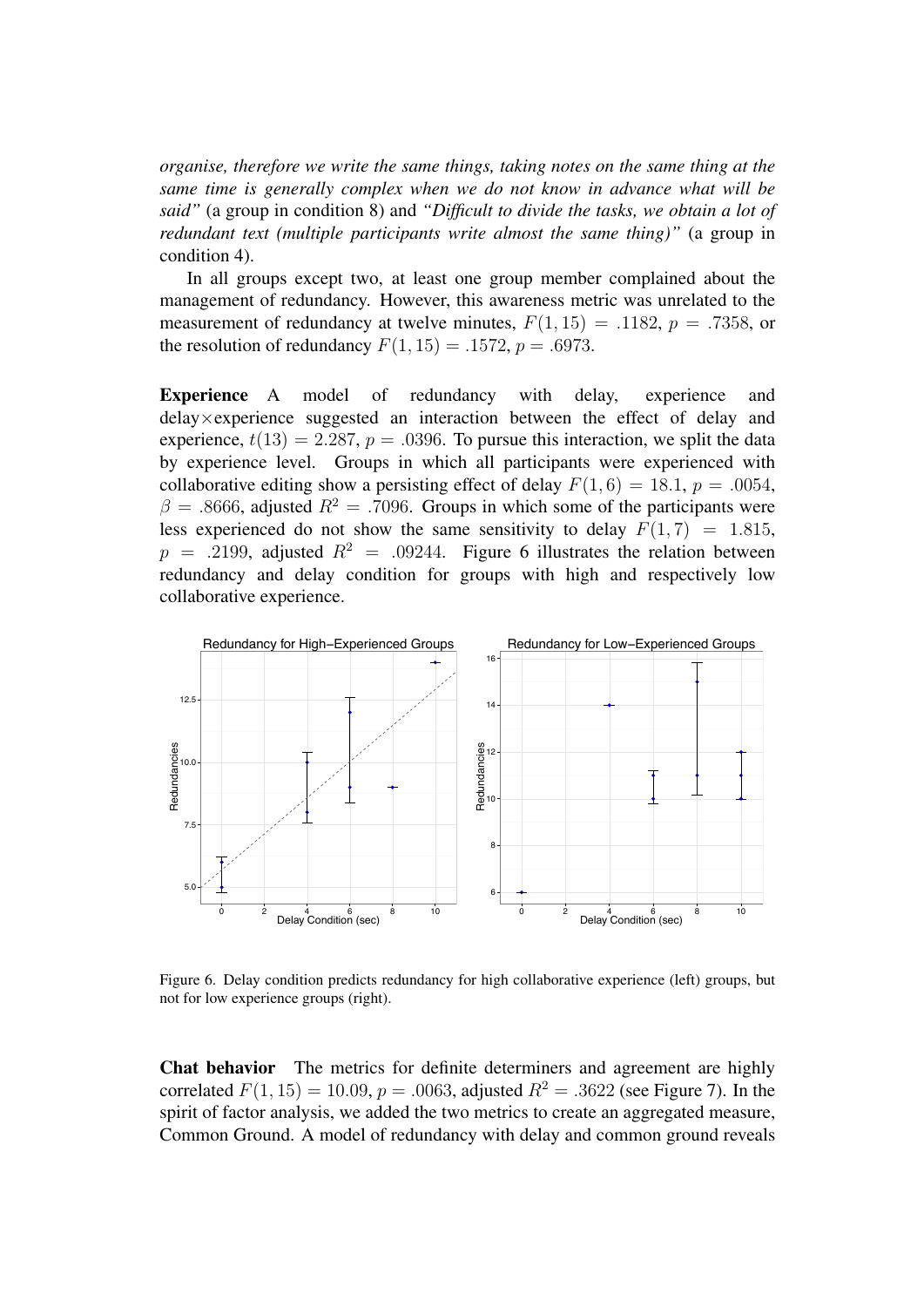significant effects for both delay condition,  $t(14) = 4.587$ ,  $\beta = .7514$ ,  $p = .0004$ and common ground  $t(14) = -2.274$ ,  $\beta = -.3725$ ,  $p = .0392$ . Common ground opposes the effect of delay condition on redundancy. A model of redundancy with delay and total chat word count is not significant for total chat word count,  $t(14)$  =  $-1.549$ ,  $p = .1436$ , confirming that the common ground findings are not an artifact of word count.



<span id="page-15-0"></span>Figure 7. Definite determiners (left) and agreement (right) by delay condition.

Finally, we examined the effect of common ground and delay condition for both the high and low experience groups. In general, the average amount of common ground behavior does not differ between the high and low experience groups ( $M =$ 10.25 words,  $SE = 2.93$ ;  $M = 9.78$  words,  $SE = 1.20$ ). However, for the high experience groups, a model of redundancy with delay and common ground reveals that delay condition is significant  $t(5) = 5.307$ ,  $p = .0032$  but common ground is not  $t(5) = -1.811$ ,  $p = .1300$ . In contrast for the low experience group, delay misses significance  $t(6) = 2.336$ ,  $p = .0582$  but common ground is significant  $t(6) = -5.142$ ,  $p = .0021$ . The negative value suggests that common ground comprises an effort to decrease redundancy. Thus, the general effect of common ground suggested by the overall analysis is localized to the low experience groups. High experience groups do not use common ground in the same way.

# Discussion

We examined the effect of delay on collaborative note-taking task, using levels of realistic delay consistent with an independent simulation. The collaborative note-taking task creates dependency and interactivity in collaborative editing, and permits the measurement of task outcome with reference to transcribed audio tape.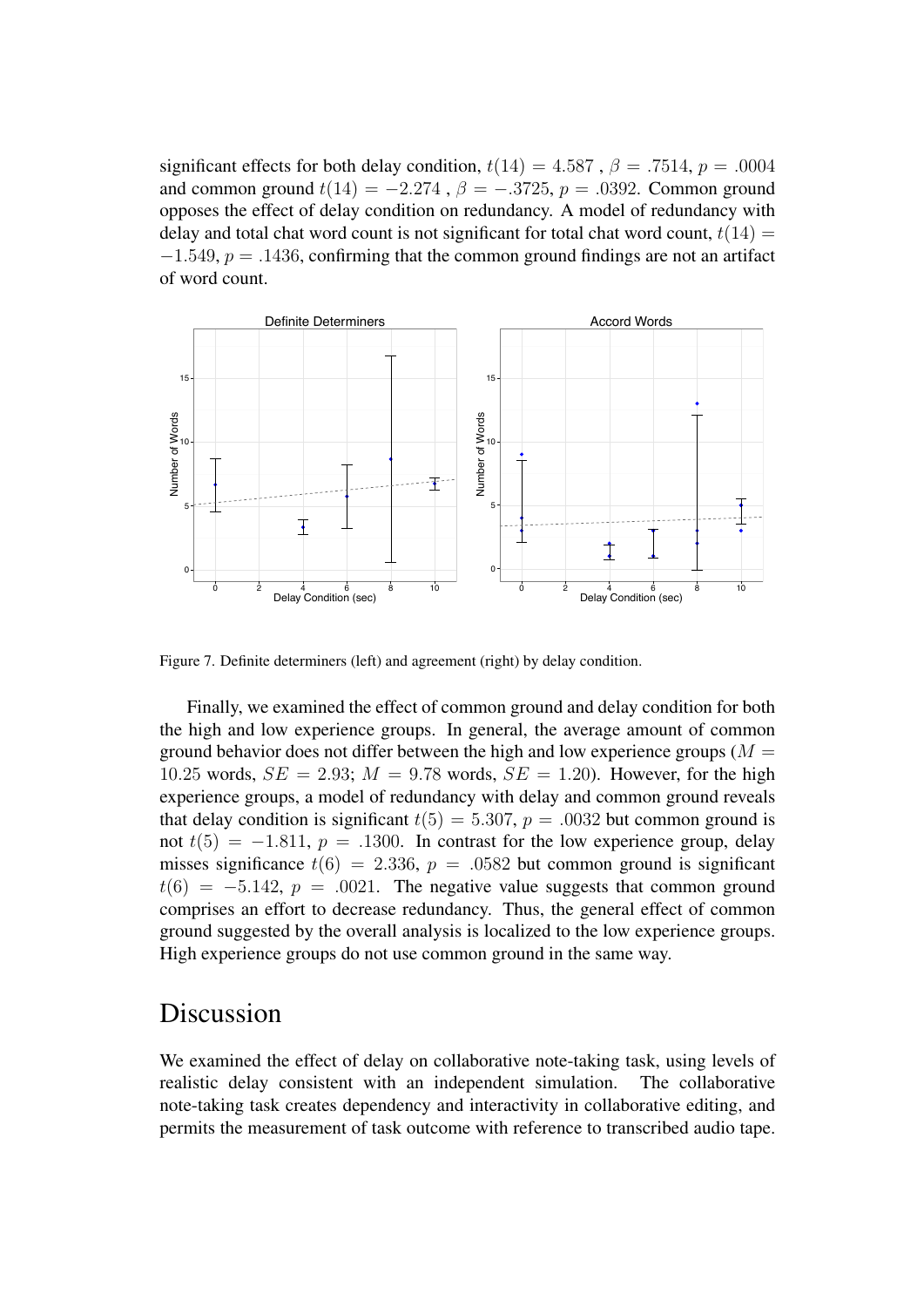Here we return to our original questions regarding the relationship between delay and collaboration effort before turning to implications for design.

#### Delay

We demonstrated a general hinderance of delay on four performance measures, such that delay increases grammatical errors and redundancy and decreases the proportion of key words relative to the text base. We also showed that text redundancy mediates the relationship between delay condition and grammatical errors. Given the increase in word count that we also observed, the effect of delay is to increase redundancy and create a larger, more erroneous and less manageable text base to be corrected after the audio tape is completed. A similar, albeit non-significant relationship between redundancy, delay condition and proportion of key words is consistent with the role of redundancy as a mediator between delay and performance.

We suggest that delay interferes with the ability to monitor team members' activities and adjust ones behavior accordingly. In effect, delay forces independent, redundant work.

### Delay, Collaboration Effort & Experience

A complete account of the delay effect must also consider the effect of collaboration effort and experience. In general common ground opposes the effect of delay on redundancy. However experience interacted with delay, such that redundancy increased with delay for the high experience groups, but not the low experience groups. While both groups appeared to exercise the same amount of collaboration effort overall, the low experience groups adjusted their collaboration effort to manage the redundancy, while the high experience groups did not. Thus, the high experience groups appear to be caught off-guard when the editor did not operate as expected, and they did not attempt compensatory collaboration effort by means of communication through chat. This is the case although the task in question was third in a three-task series, and thus participants had previous opportunity to discover the delay and adjust accordingly.

#### Implications for design

As our primary purpose was to demonstrate the effect of delay in collaborative editing, and motivate continuing work on the optimization of collaborative editing algorithms, we chose delay values that were highly likely to disrupt performance. This work is the first to study effect of delay in collaborative note taking. Results of both the simulation and experimental studies suggest refinement of the limits of delay in the range of 0 to 4s in order to analyse the limit of user tolerance to delay. Testing small levels of delay will establish the shape of the delay-performance function. This function needs not be linear, and knowledge of a critical point will help further constrain design.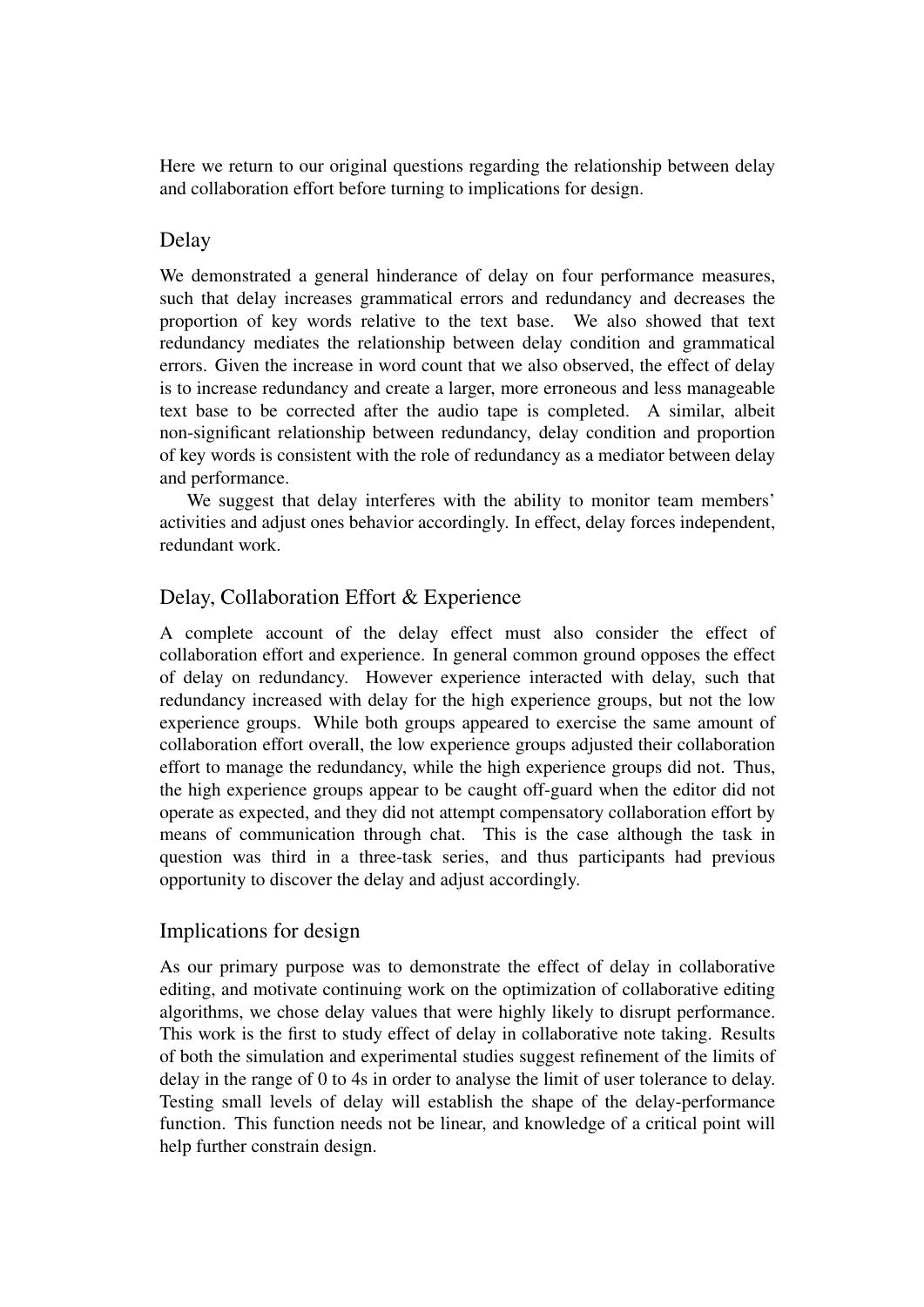The study we performed shows that reducing delay influences the efficiency of the group and the quality of note taking. This finding is important because the choice of the underlying architecture of the collaborative editor has an impact on the delay or feedthrough time, which measures the time from a user performing an action to other users seeing the result [\(Graham et al.,](#page-18-13) [2006\)](#page-18-13). An architecture with a thick client, where computations are executed on the client side rather than on the server side is more suitable for minimizing feedthrough time. Popular collaborative editing systems such as GoogleDrive, relying on the Jupiter algorithm for synchronizing changes, do not rely on a thick client architecture. As a result, transformations among operations necessary for synchronizing changes are performed not only on the client side but also on the server side. Executing transformations on the server side introduces additional delay. Choosing synchronisation algorithms where computation is done only on the client side such as SOCT2 by [Suleiman et al.](#page-19-14) [\(1998\)](#page-19-14) or LogootSplit by [André et al.](#page-18-14) [\(2013\)](#page-18-14) reduces the delay. Among these families of algorithms, CRDTs support a better scalability in terms of number of users and feature better time complexities for integration of remote operations [\(Ahmed-Nacer et al.,](#page-18-3) [2011\)](#page-18-3).

# Conclusions

In this study we evaluated the performance consequences of simulated network delay in real-time collaborative note taking. We designed an artificial note taking task where groups of four participants must take notes on an audio lecture and revise their notes in a limited period of time. Results of our study show that the general effect of delay on this task is to encourage independent work. We showed that delay increases grammatical errors and redundancy, resulting in a decreased quality of the task content. Measures of accompanying chat indicate that less experienced groups attempt to compensate for the effect of delay. In contrast, more experienced groups do not adjust their communication in response to delay, and their performance remains sensitive to the delay manipulation.

To our knowledge this study is the first to evaluate the effect of delay on performance of collaborative note taking and efficacy of compensatory strategies on this task. This initial study is fundamental for the refinement of the limits of tolerable delay in real-time collaborative editing. Establishing the shape of the delay performance function places fundamental constraints on the choice of collaborative editing architecture and underlying synchronisation mechanisms.

# Acknowledgments

The authors are grateful for financial support of the USCoast Inria associate team, the Inria internships programme and the research program ANR-10-SEGI-010 and for sabbatical support from the Department of Psychology, Wright State University. The authors thank Vinh Quang Dang for his help on simulations with GoogleDocs.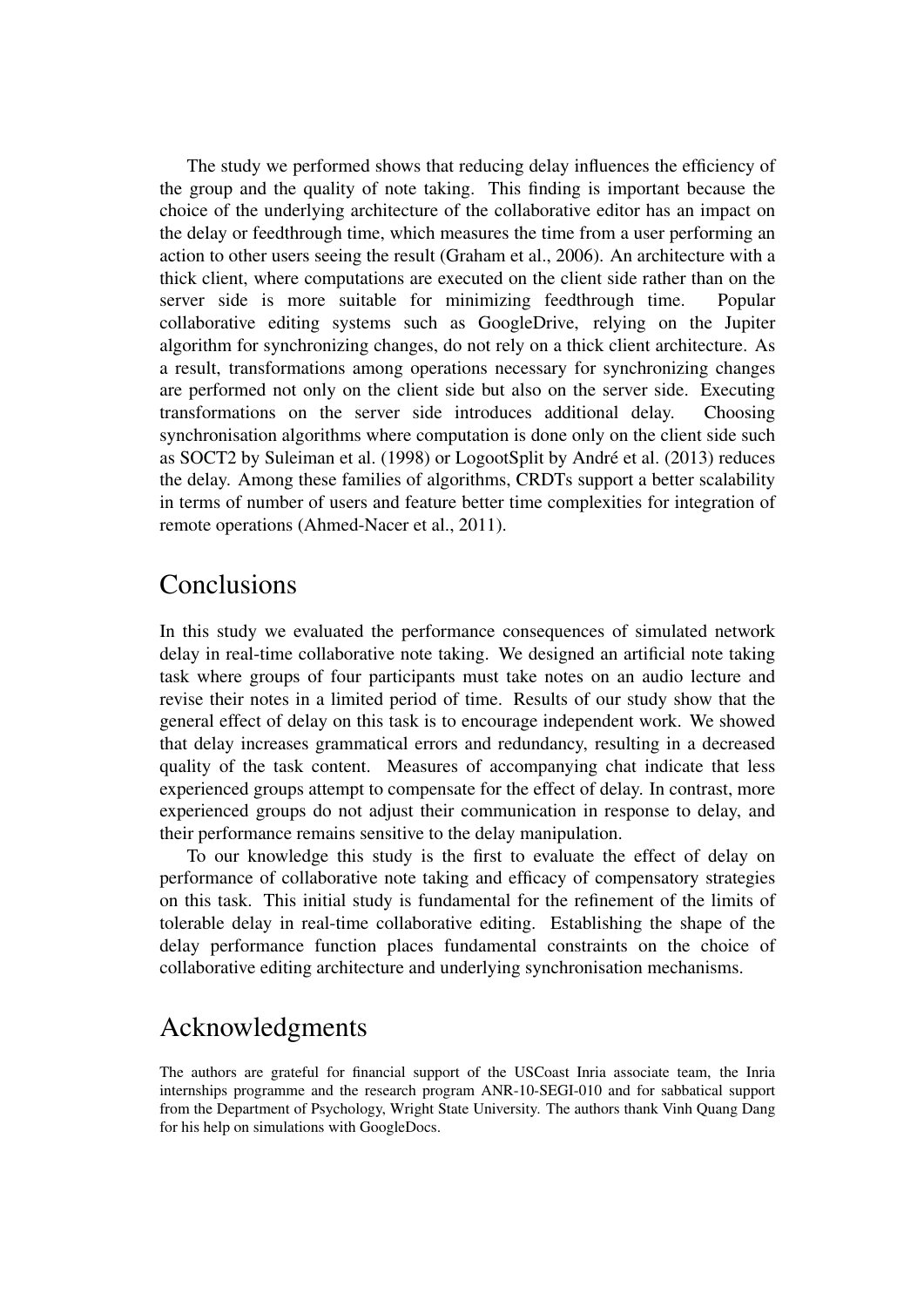## References

- <span id="page-18-3"></span>Ahmed-Nacer, M., C.-L. Ignat, G. Oster, H.-G. Roh, and P. Urso (2011): 'Evaluating CRDTs for Real-time Document Editing'. In: *Proceedings of the 11th ACM Symposium on Document Engineering - DocEng 2011*. Mountain View, CA, USA, pp. 103–112, ACM Press.
- <span id="page-18-14"></span>André, L., S. Martin, G. Oster, and C.-L. Ignat (2013): 'Supporting Adaptable Granularity of Changes for Massive-Scale Collaborative Editing'. In: *International Conference on Collaborative Computing: Networking, Applications and Worksharing - CollaborateCom 2013*. Austin, TX, USA, pp. 50–59, IEEE Computer Society.
- <span id="page-18-8"></span>Bangerter, A. and H. H. Clark (2003): 'Navigating Joint Projects with Dialogue'. *Cognitive Science*, vol. 27, no. 2, pp. 195–225.
- <span id="page-18-5"></span>Birnholtz, J. P., S. B. Steinhardt, and A. Pavese (2013): 'Write Here, Write Now!: An Experimental Study of Group Maintenance in Collaborative Writing'. In: *ACM SIGCHI Conference on Human Factors in Computing Systems - CHI 2013*. Paris, France, pp. 961–970, ACM.
- <span id="page-18-9"></span>Chafe, W. (1976): 'Givenness, Contrastiveness, Definiteness, Subjects, Topics and Points of View'. In: *Subject and Topic*. Academic Press, pp. 25–55.
- <span id="page-18-12"></span>Clark, H. H. and S. E. Haviland (1977): 'Comprehension and the Given-New Contract'. In: *Discourse Production and Comprehension*. Ablex Publishing, pp. 1–40.
- <span id="page-18-7"></span>Clark, H. H. and M. A. Krych (2004): 'Speaking while Monitoring Addresses for Understanding'. *Journal of Memory and Language*, vol. 50, pp. 62–81.
- <span id="page-18-11"></span>Dimroth, C., C. Andorno, S. Benazzo, and J. Verhagen (2010): 'Given Claims About New Topics. How Romance and Germanic Speakers Link Changed and Maintained Information in Narrative Discourse'. *Journal of Pragmatics*, vol. 42, no. 12, pp. 3328–3344.
- <span id="page-18-1"></span>Dourish, P. and S. Bly (1992): 'Portholes: Supporting Awareness in a Distributed Work Group'. In: *Proceedings of the SIGCHI Conference on Human Factors in Computing Systems - CHI 1992*. Monterey, CA, USA, pp. 541–547, ACM.
- <span id="page-18-10"></span>Drijkoningen, F. and B. Kampers-Manhe (2012): 'Word Order in French and the Influence of Topic and Focus'. *Linguistics*, vol. 50, no. 1, pp. 65–104.
- <span id="page-18-0"></span>Ellis, C. A., S. J. Gibbs, and G. Rein (1991): 'Groupware: Some Issues and Experiences'. *Communications of ACM*, vol. 34, no. 1, pp. 39–58.
- <span id="page-18-4"></span>Erkens, G., J. Jaspers, M. Prangsma, and G. Kanselaar (2005): 'Coordination Processes in Computer Supported Collaborative Writing'. *Computers in Human Behavior*, vol. 21, no. 3, pp. 463–486.
- <span id="page-18-6"></span>Gibson, D. R. (2010): 'Marking the Turn: Obligation, Engagement, and Alienation in Group Discussions'. *Social Psychology Quarterly*, vol. 73, no. 2, pp. 132–151.
- <span id="page-18-13"></span>Graham, T. N., W. G. Phillips, and C. Wolfe (2006): 'Quality Analysis of Distribution Architectures for Synchronous Groupware'. In: *International Conference on Collaborative Computing: Networking, Applications and Worksharing - CollaborateCom 2006*. Atlanta, GA, USA, IEEE Computer Society.
- <span id="page-18-2"></span>Gutwin, C. (2001): 'The Effects of Network Delays on Group Work in Real-Time Groupware'. In: *Proceedings of the 7th conference on European Conference on Computer Supported Cooperative Work - ECSCW 2001*. Bonn, Germany, pp. 299–318, Kluwer Academic Publishers.